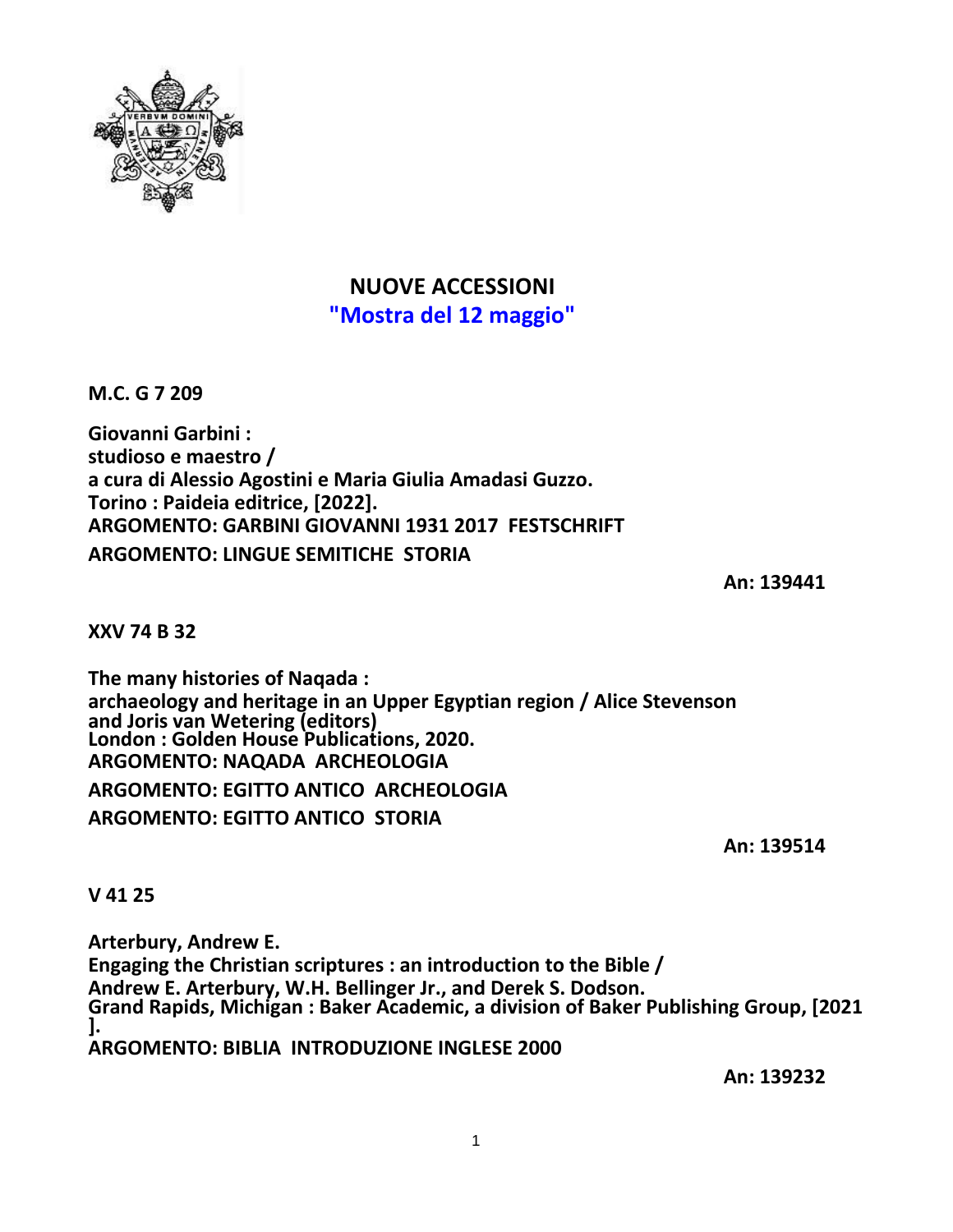**XXI 67 29**

**Carrière, Jean-Marie, S.I., 1948-. La sagesse, où la trouver? : la sagesse biblique, de l'Ancien au Nouveau Testament / Jean-Marie Carrière. Bruxelles ; Paris : Lessius, [2022]. ARGOMENTO: SAPIENZA DOTTRINA BIBLICA**

**An: 139559**

### **XXV 50 47**

**Cauville, Sylvie, 1952-. La renaissance de Dendara / Sylvie Cauville (CNRS) ; photographies: © IFAO, Gaël Pollin (Institut français d'archéologie orientale) ; restauration des peintures: Ministère des Antiquités de l'Égypte. Leuven ; Paris ; Bristol, CT : Peeters, 2020. ARGOMENTO: DENDARA EGITTO TEMPIO DI HATHOR ARGOMENTO: DENDARA EGITTO ARCHEOLOGIA ARGOMENTO: EGITTO ANTICO ANTICHITA**

**An: 139112**

**XVII 92 B 106**

**Foster, Philip David. The semantics of רע) bad) in Ancient and Mishnaic Hebrew / Philip David Foster. Leuven ; Paris ; Bristol, CT : Peeters, 2022. ARGOMENTO: EBRAICO LINGUA SEMANTICA**

**An: 139560**

#### **A.P. 29 A 567**

**Gustafsson, Daniel, 1987-. Aspects of coherency in Luke's composite christology / Daniel Gustafsson. Tübingen : Mohr Siebeck, [2022]. ARGOMENTO: BIBLIA NT LUCAS CRISTOLOGIA ARGOMENTO: BIBLIA NT LUCAS INTERPRETAZIONE INGLESE ARGOMENTO: BIBLIA NT LUCAS ANALISI STRUTTURALE**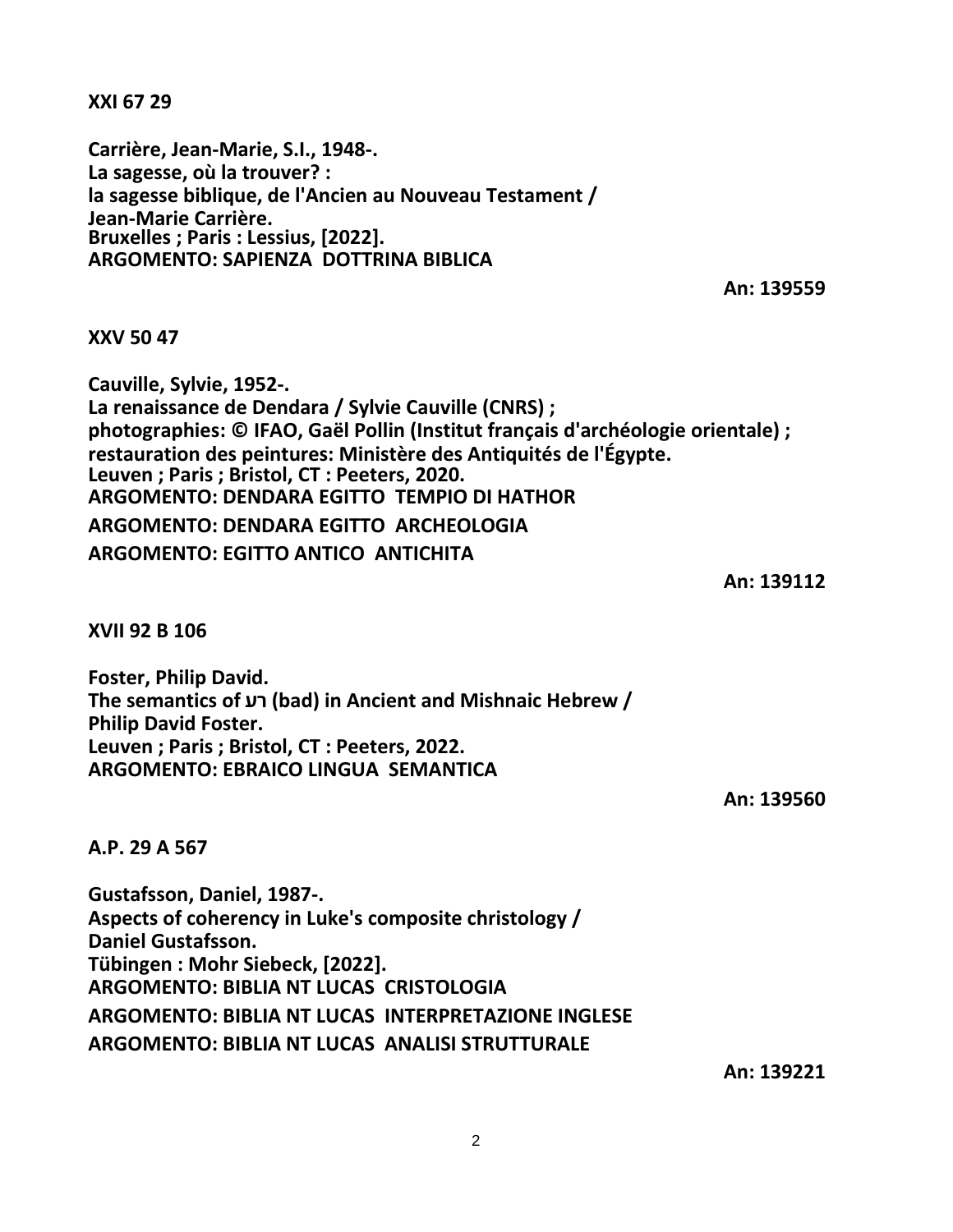## **XXVII 42 83**

**Hoskin, Matthew J.J. The manuscripts of Leo the Great's letters : the transmission and reception of papal documents in Late Antiquity and the Middle Ages / Matthew J J Hoskin. Turnhout : Brepols, 2022. ARGOMENTO: LEO PP I SANTO CIRCA 400 461 EPISTULAE**

**An: 139235**

### **IX 27 36**

**Maia, Tânia Maria Couto, 1942-. Diálogo intertextual semântico-teológico : estudo de Ex 33,18-23 e Jo 1,14-18 / Tânia Maria Couto Maia. Rio de Janeiro : Letra Capital, [2020]. ARGOMENTO: BIBLIA VT EXODUS 33 34 ARGOMENTO: BIBLIA NT JOANNES 1 ARGOMENTO: BIBLIA NT RELAZIONE CON VT**

**An: 139357**

**XXIX 23 61**

**Málek, Ludvík, 1970-. El salmo responsorial: enlace y resumen teológicos de la liturgia de la Palabra de Dios en el tiempo de Pascua / Ludvík Málek. México : Universidad Pontificia de Mexico, A.C., 2021. ARGOMENTO: LITURGIA SALMI ARGOMENTO: PASQUA LITURGIA CRISTIANA**

**ARGOMENTO: LITURGIA PASQUALE**

**An: 139354**

**XXVII 23 35**

**Mathewson, David, 1963-. Voice and mood : a linguistic approach / David L. Mathewson. Grand Rapids, Michigan : Baker Academic, a division of Baker Publishing Group, [2021]. ARGOMENTO: GRECO LINGUA VERBI ARGOMENTO: GRECO LINGUA LINGUISTICA ARGOMENTO: GRECO BIBLICO LINGUA GRAMMATICA**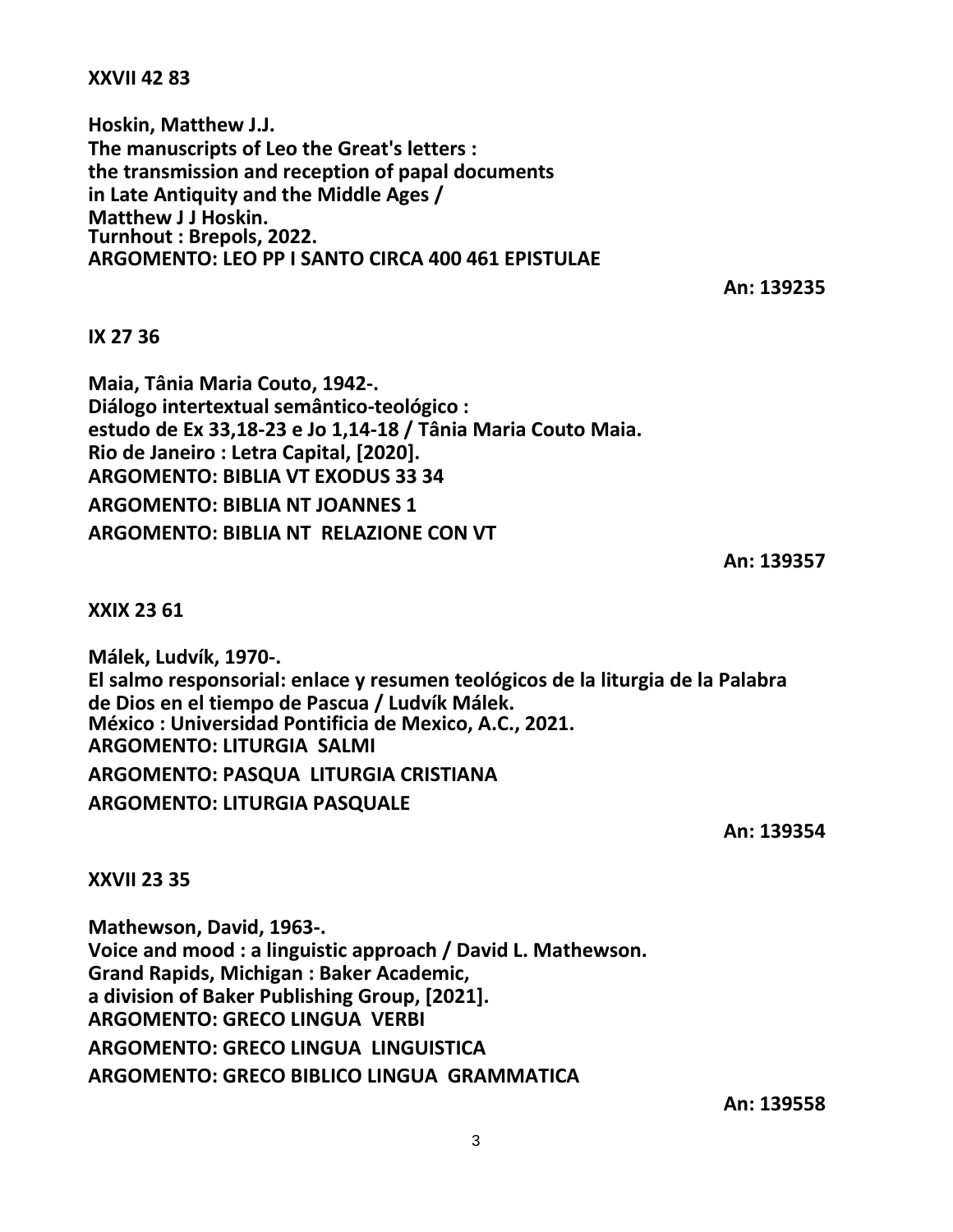**VIII 101 11.2**

**McKenzie, Steven L., 1953-. 1 Könige 16 - 2 Könige 16 / Steven L. McKenzie. Stuttgart : Verlag W. Kohlhammer, 2021. ARGOMENTO: BIBLIA VT REGUM I 15 22 ARGOMENTO: BIBLIA VT REGUM II 1 16 ARGOMENTO: BIBLIA VT REGUM COMMENTI TEDESCO**

**An: 138485**

### **XI 32 62**

**Moro, Vincenzo. Giona : la profezia incompiuta / Vincenzo Moro ; prefazione di Luca Mazzinghi. Bologna : EDB, [2022]. ARGOMENTO: BIBLIA VT JONAS INTERPRETAZIONE ITALIANO**

**An: 138546**

**XV 10 A 29**

**Onwukeme, Victor, M.S.P. Being all things to all people : knowing Saint Paul through his journeys and writings / Victor Onwukeme MSP. Republic of Ireland : Watermans Printers Ltd, Cork, [2022]. ARGOMENTO: PAOLO APOSTOLO VIAGGI ARGOMENTO: BIBLIA NT PAULI EPISTOLAE INTERPRETAZIONE INGLESE ARGOMENTO: PAOLO APOSTOLO VITA**

**An: 138766**

## **XX 6 33**

**Prigent, Pierre, 1928-. Dalle parole di Gesù alla Bibbia : gli anni decisivi del cristianesimo (100-250) / Pierre Prigent. Bologna : EDB, [2016]. ARGOMENTO: CRISTIANESIMO PRIMITIVO BIBBIA ARGOMENTO: CRISTIANESIMO STORIA ARGOMENTO: CHIESA PRIMITIVA STORIA 30 150 DC**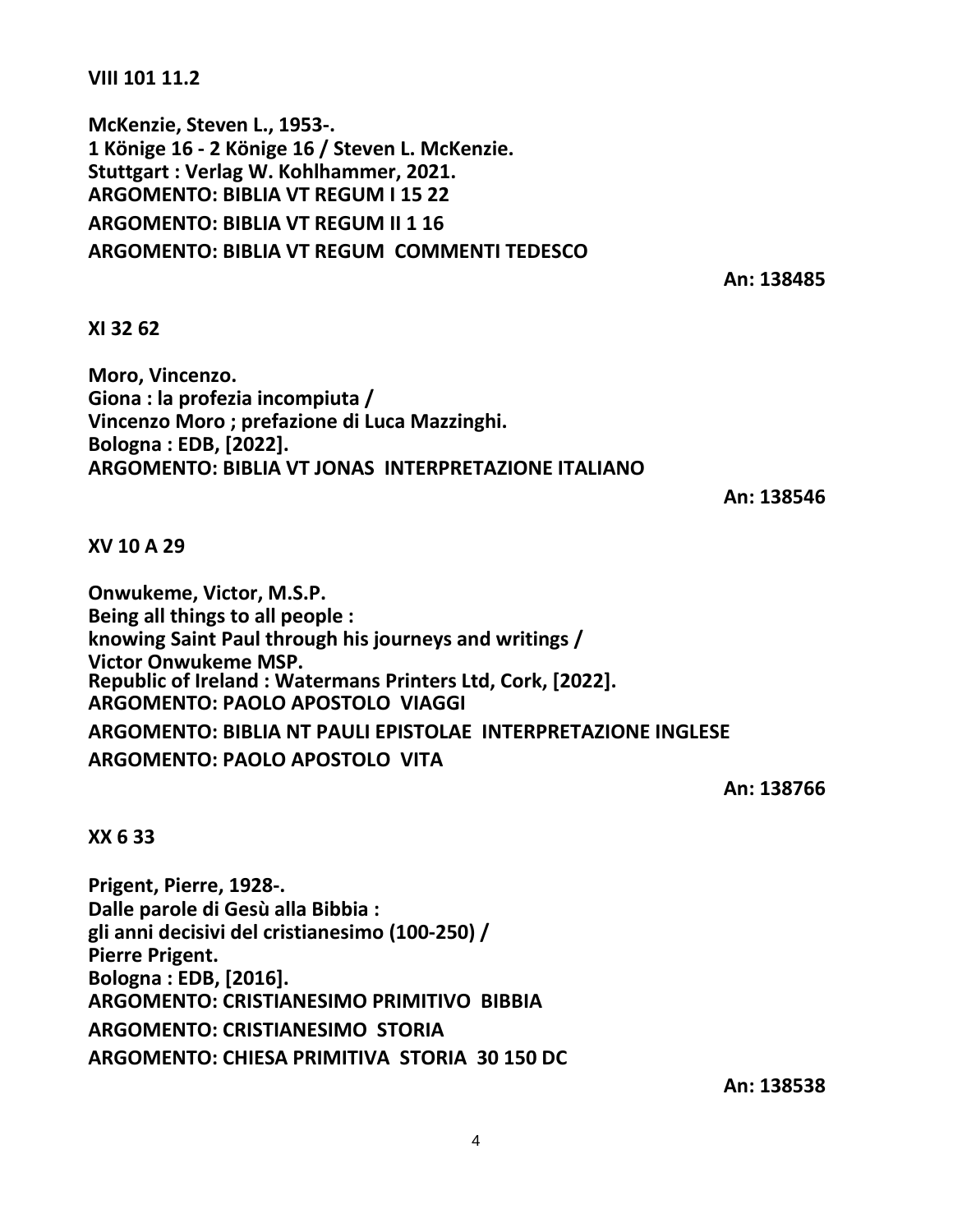**XIX 20 31**

**Rogers, Guy MacLean, 1954-. For the freedom of Zion : the great revolt of Jews against Romans, 66-74 CE / Guy MacLean Rogers. New Haven and London : Yale University Press, [2021]. ARGOMENTO: EBREI STORIA 66 73 DC ARGOMENTO: GIUDAISMO GUERRA**

**An: 139003**

## **VIII 51 A 7**

**Smith, Mark S., 1955-. Judges 1 : a commentary on Judges 1:1-10:5 / by Mark S. Smith and Elizabeth Bloch-Smith ; edited by Sidnie White Crawford. Minneapolis : Fortress Press, [2021]. ARGOMENTO: BIBLIA VT JUDICUM COMMENTI INGLESE ARGOMENTO: BIBLIA VT JUDICUM 1 12**

**An: 139238**

**XVII 58 71**

**Smith, Mark S., 1955-. Where the gods are : spatial dimensions of anthropomorphism in the biblical world / Mark S. Smith. New Haven and London : Yale University Press, [2016]. ARGOMENTO: DIO BIBBIA VT**

**ARGOMENTO: ANTROPOMORFISMO**

**An: 139201**

**XXV 65 160**

**Statues in context, (2016 : Londra). Statues in context : production, meaning and (re)uses / edited by Aurélia Masson-Berghoff. Leuven ; Paris ; Bristol, CT : Peeters, 2019. ARGOMENTO: EGITTO ANTICO STATUE ARGOMENTO: EGITTO ANTICHITA**